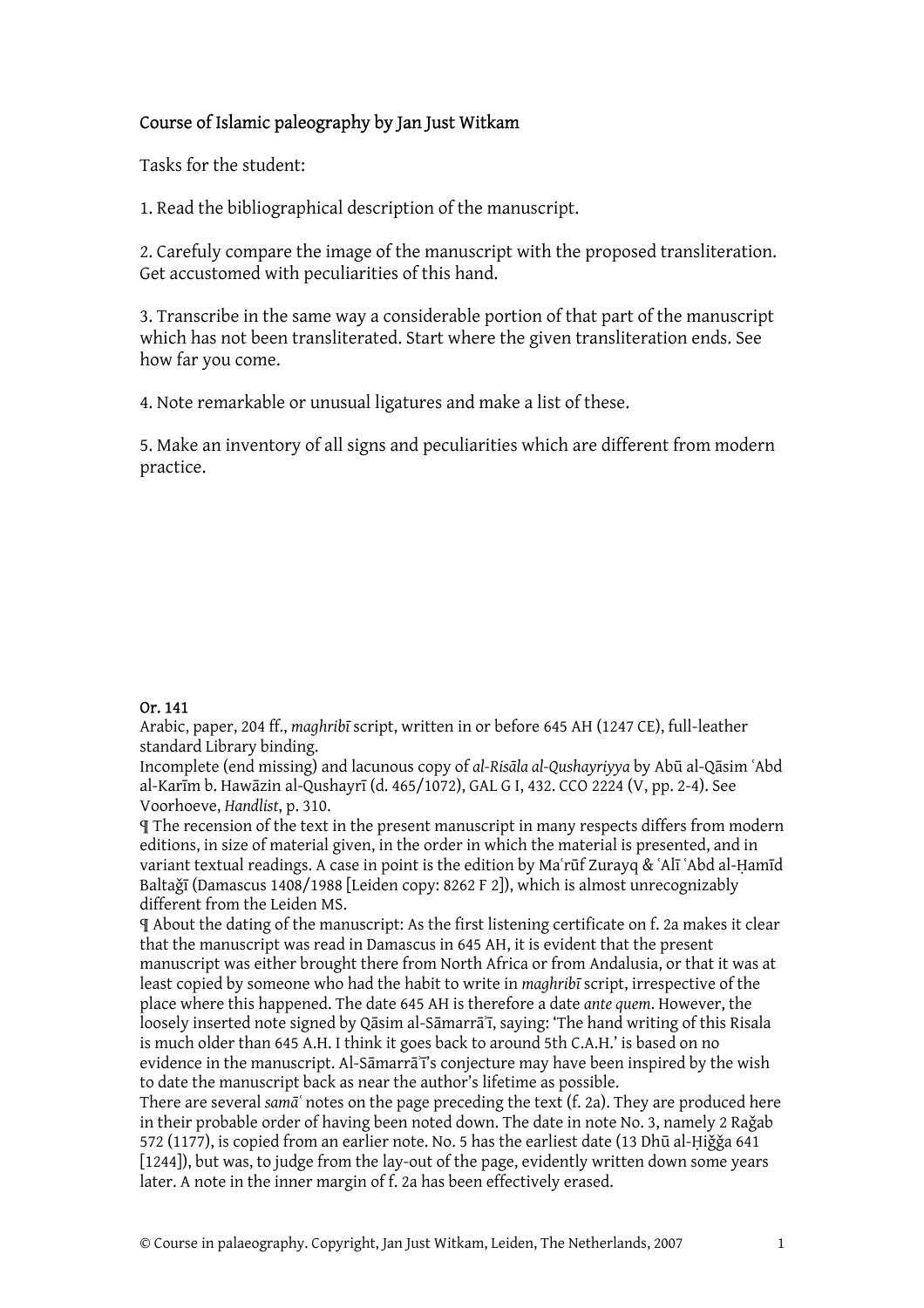۱s حو الإلم العالم فا  $\sim$ 

*Al-Risāla al-Qushayriyya* by Abū al-Qāsim ʿAbd al-Karīm b. Hawāzin al-Qushayrī, MS Leiden, Or. 141, f. 2a. The reading and listening notes which precede the beginning of the text.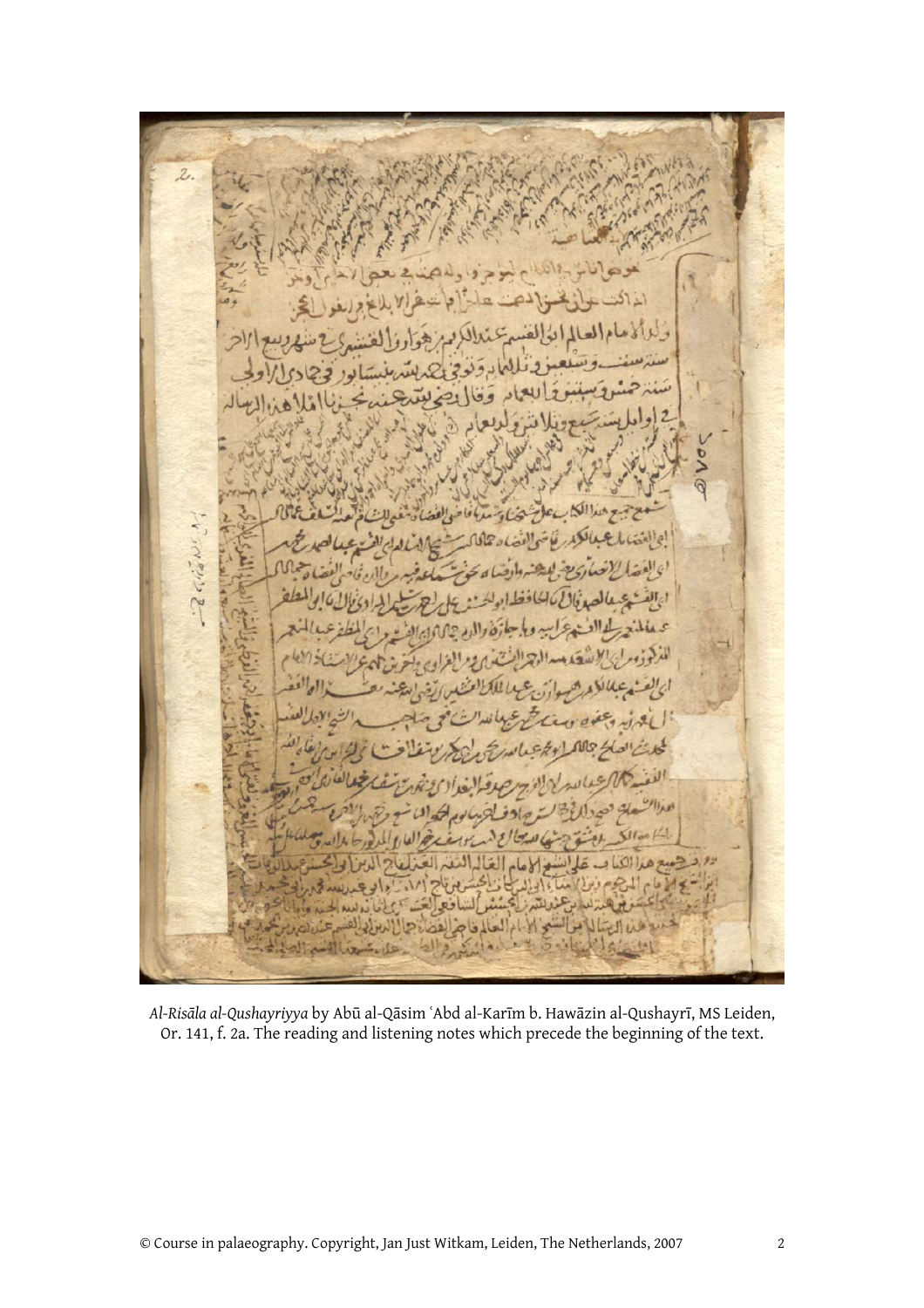Note 1 (f. 2a). A *samāʿ* note of listenening sessions, presided by ʿImād al-Dīn Abū al-Faḍāʾil ʿAbd al-Karīm b. ʿAbd al-Ṣamad b. Muḥammad al-Anṣārī, who derived his authority from a listening certificate from his father Ǧamāl al-Dīn Abū al-Qāsim ʿAbd al-Ṣamad (who derived his authority from Abū al-Hasan ʿAlī b. Ahmad b. Sulaymān al-Murādī, who derived his authority from Abū al-Muẓaffar ʿAbd al-Munʿim b. Abī al-Qāsim, who transmitted on authority of his father. The president of the sessions also had diplomas issued to him by his father, already mentioned, and Abū al-Asʿad ʿAbd al-Raḥman al-Qushayrī, and from al-Farawī and other, all of whom transmitted on the authority of the Imam Abū al-Qāsim b. ʿAbd al-Karīm b. Hawāzin b. ʿAbd al-Malik al-Qushayrī. On these sessions the text was read by Yūsuf b. Muḥammad b. ʿAbdallāh al-Shāfiʿī. The participants of the session were Ǧamāl al-Dīn Abū Muhammad ʿAbdallāh b. Yahyā b. Abī Bakr b. Yūsuf al-Ghassānī al-Ğazā'irī, Kamāl al-Dīn ʿAbdallāh b. Abī al-Faraǧ b. Ṣadaqa al-Baghdādī, and Muḥammad b. Yūsuf b. Muḥammad, whose father was the reader of the present text. As secretary of the session served the reader Yūsuf b. Muḥammad. The last of the reading sessions took place in the Great Mosque in Damascus on Friday 9 Ǧumādā II 645 (1247). *Samāʿ* No. 1:

سمع جميع هذا الكتاب على شيخنا وسيدنا قاضى القضاة مفتى الشام بغية السلف عماد الدين | ابى الفضائل عبد الكريم بن قاضى القضاة جمال الدين شيخ الاسلام ابى القسم عبد الصمد بن محمد بن | ابى الفضل الانصارى رضى االله عنه وارضاه بحق سماعه فيه من والده قاضى القضاة جمال الدين | ابى القسم عبد الصمد قال انـا الحافظ ابو الحسن على بن احمد بن سليمن المرادى قال انـا ابو المظفر | عبد المنعم بن ابي القسم عن ابيه وباجاز ة والده جمال الدين ابى القسم من ابى المظفر عبد المنعم | المذكور ومن ابى الاسعد عبد الرحمن القشير ي ومن الفراوى واخرين آلهم عن الاستاذ الامام | ابى القسم عبد الكريم بن هوازن بن عبد الملك القشيرى رضى الله عنه بقر ااة الفقير | الى رحمة ربه وعفوه يوسف بن محمد بن عبدالله الشافعي صاحبه الشيخ الاجل الفقيه | المحدث الصالح جمال الدين ابو محمد عبدالله بن يحيى بن ابي بكر بن يوسف الغساني الجز ائر ي ابقاه الله | والفقيه كمال الدين عبدالله بن ابى الفرج بن صدقة البغدادى ومحمد بن يوسف بن محمد القارى ابوه فى | هذا السماع فصح ذلك فى مجالس صادف اخرها يوم الجمعة التاسع من جمادى الاخرة سنة خمس واربعين وستمية | بالجامع الكبير بدمشق حرسها الله تعالى وكتب يوسف بن محمد القارى المذكور حامدا لله ومصليا على نبيه ومسلما |

*Samāʿ* No. 2 (f. 2a). The note immediately follows No. 1. It is physically damaged and cannot be read in its entirety. It is a note of listening for sessions presided by Tāǧ al-Dīn Abū al-Ḥasan ʿAbd al-Wahhāb b. Abī al-Barakāt al-Ḥasan b. Abī ʿAbdallāh Muḥammad b. Abī Muḥammad al-Ḥusayn b. Abī (?) al-Ḥasan b. Hibat Allāh b. al-Ḥusayn al-Shāfiʿī al-ʿAs...dī (?), who derived his transmissional authority of this *Risāla* from Ǧamāl al-Dīn Abū al-Qāsim ʿAbd al-Samad b. Muhammad (b. Abī Fadl) al-Ansārī, mentioned above. Participants in the sessions were ... (?) b. `Abdallāh al-Habashī, who is known as the slave the Imam Abū Ğa`far Ahmad al-Qurtubī, and the Shaykh and Qur'ān reader Abū al-Haram. The final session took place on 2 Ǧumādā II 647.

وقرات جميع هذا الكتاب على الشيخ الامام العالم الثقة العدل تاج الدين ابى الحسن عبد الوهاب | ابن الشيخ الامام المرحوم زين الامناء ابى البركات الحسن بن تاج الامناء ابى عبدالله محمد بن ابى محمد | الحسين بن ابى (؟) الحسن بن هبة االله بن عبداالله بن الحسين الشافعى العسـ...دى (؟) اثابه االله الجنة وايانا بحق | (سماعه) لجميع هذه الرسالة من الشيخ الامام العالم قاضى القضاة جمال الدين ابى القسم عبد الصمد بن محمد | (بن ابي الفضل) الانصارى ... (؟) المذكور في الطبقة اعلاه فسمعها الشيخ الصالح المحدث || ... (؟) بن عبدالله الحبشى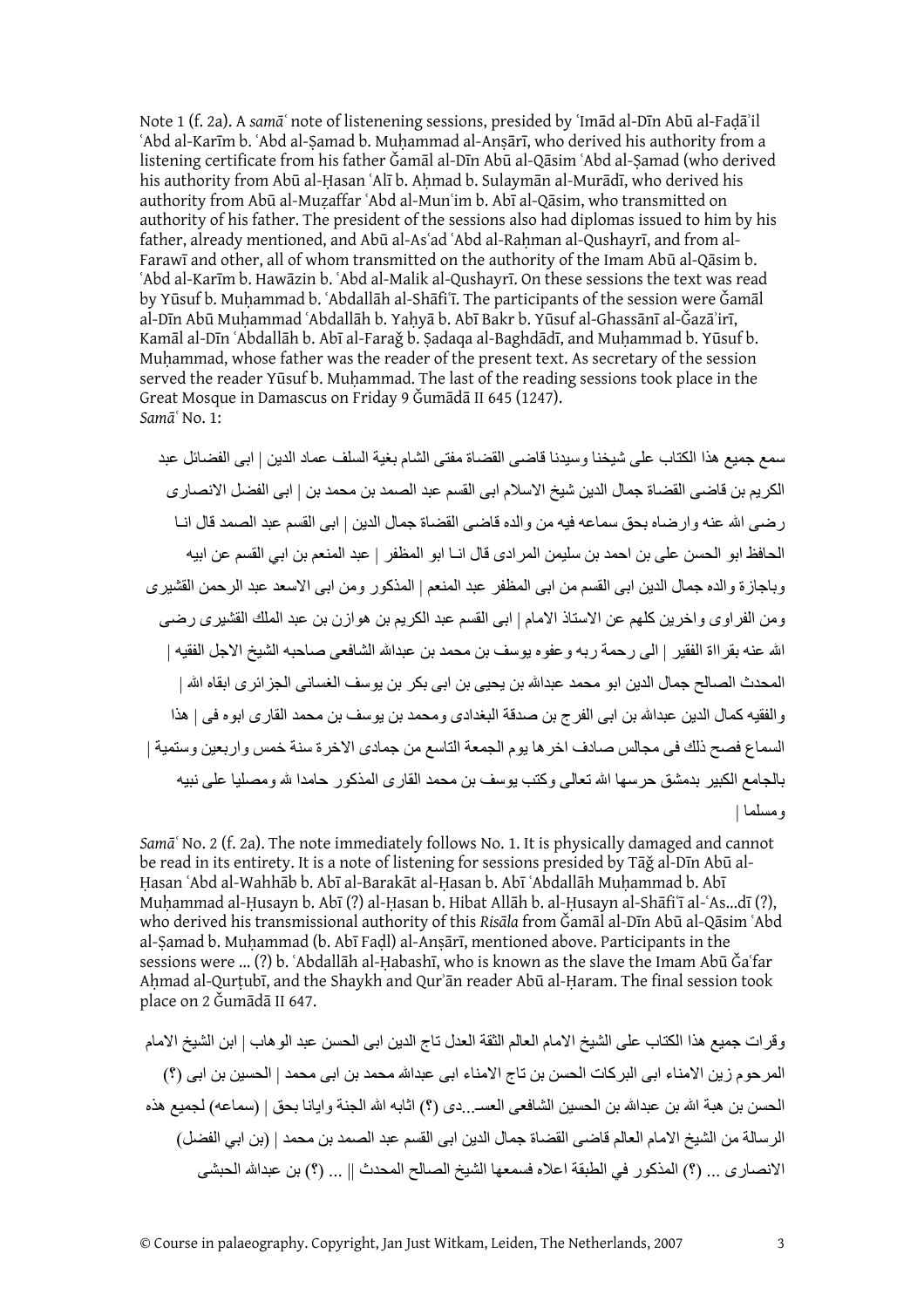المعروف بفتى الامام ابى جعفر احمد القرطبى والشيخ الصالح المقرى ابو الحرم (؟) | ... (؟) فى مجالس اخرها ثانى (؟) جمادى الاخرة سنة سبع واربعين وستمائة | ... (؟) محمد ومسلما |

*Samāʿ* No. 3 (f. 2a):

سمعها اجمع على شيخ الشيوخ | عماد الدين ابى الفتح عمر بن الامام ابى | الحسن على بن شيخ الاسلام ابى عبداالله | محمد بن حموية الجونى اثنـا الشادياحى (؟) | اثنـا المصنف بقرااة ابى يعلى عبد المنعم | ابن هبة االله بن (محمد) عبد الرحمن بن عبداالله | ابن علوان الاسدى واخواه احمد وابو بكر | وولده محمد وابو حامد بن ابى | المكارم بن عشائر واخرون | واسعد بن عبد الرحمن بن | عبد الملك وآتب السماع | فى مجالس اخرها يوم السبت | ثانى عشر رجب سنة اثنين | وسبعين وخمسماية بحصته من خط اسعد | آتبه رافع بن ابى محمد بن محمد | ... (؟)

Note 4 (f. 2a). This is actually not a *samāʿ* note, but rather an explanation of the sigla used by the collator, Rāfiʿ b. Abī Muḥammad Muḥammad, who seems to have been active with the manuscript, as is clear from the here following note, in as early as 641 AH. The present note was added only later to the manuscript, as becomes clear from the page lay-out of f. 2a. One of these is explaned as follows: The *sīn-qāf* mark over a word refers to a marginal note, which has a *qāf* written over it. This can be encountered in numerous instances throughout in the manuscript.

قابلت هذه النسخة اجمع على | اصل عليه خط ابى المظفر ولد المصنف | وغيره وهو اصل سماع ابن علوان الاسدي | على ابن حموية واصل سماع شيخنا الابرقوهى على | ابن علوان وعلمت لشيخنا الابرقوهى ا... (؟) | ولما سقط سـ ق اولا الى قاف بعدها ... (؟) | تارة يكون فى الاصل وتارة فى الخـ (؟) | وآذلك اذا آان فى سماعه موضع الف | واوا وبالعكس او حرف اخر كتبته فوق ... (؟) | مفردا فليعلم ذلك كتبه رافع بن ابى محمد بن محمد |

*Samāʿ* No. 5 (f. 2a):

سمعها اجمع على ابى حامد عبد االله بن ... (؟) | عبد المنعم بن احمد بن عشائر بسماعه قراة بقرااة | يوسف بن احمد بن يوسف الانصار ي وكتب السماع | ومن خطه لخصته ابو العباس احمد بن محمد بن عبد ... (؟) | الظاهرى وابو بكر وعمر ابناء ا... (؟) | ابن سلام بن عشائر واخرون فى مجالس | اخرها ثالث عشر ذى الحجة سنة احدى | واربعين وستماية ... | ... (؟) | لعله بسفر (؟) صباحها عن |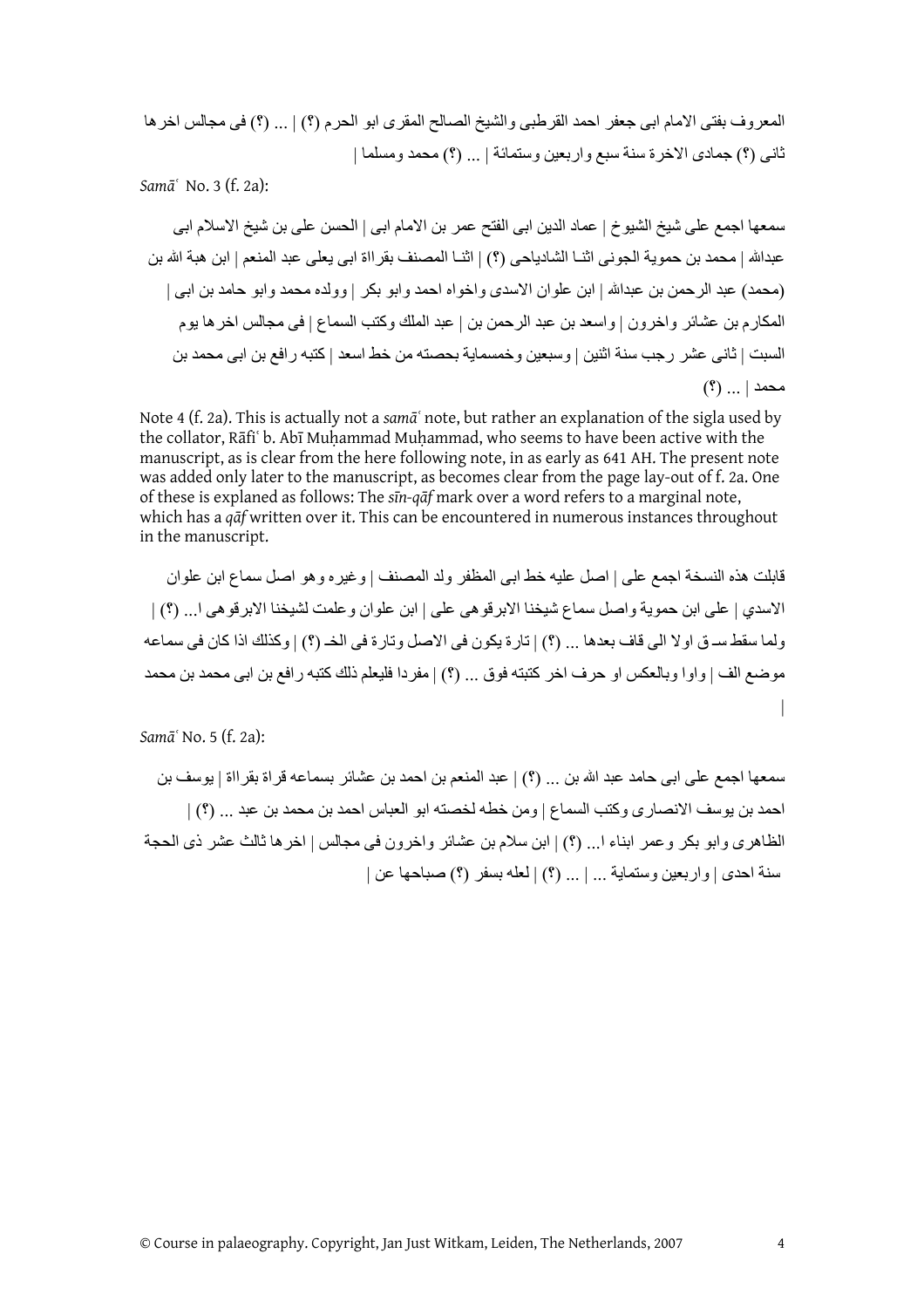Beginning of the paleographical exercise. Or. 141, f. 9a:

باب (في) ذكر مشاءيخ أهل هذه الطريقة وما | يدل من سير هم وأقوالهم على تعظيم الشريعة اعلموا | رحمكم الله ان المسلمين بعد رسول الله صلى الله عليه وسلم | لم يتسمّ أفاضلهم في عصر هم بتسمية علم سوى صحبة الر | سول صلى الله عليه وسلم اذ لا فضيلة فوقها فقيل لهم الصحا | بة ولما أدرك أهل العصر الثاني سمي من صحب الصحابة | التابعين ورأوا ذلك أشرف سمة ثم قيل لمن بعدهم أتباع | التابعين ثمّ اختلف الناس وتباينت المراتب فقيل الخواص | الناس ممن لهم شدة عناية بأمر الدين الزهاد والعباد ثم | ظهرت البدع وحصل التداعي بين الفرق فكل فريق ادعوا ان | فيهم زهادا فانفرد خواص أهل السنة المراعون أنفاسهم | مع االله تعلى الحافظون قلوبهم عن طوارق الغفلة باسم التصوف | واشتهر هذا الاسم لهولاء الاآابر قبل المائتين من الهجرة | ونحن نذآر في هذا الباب أسامي جماعة من شيوخ هذه الطا | يفة من الطبقة الأولي الى وقت المتأخرين منهم ونذآر جملا | من سير هم و أقاويلهم بما يكون فيه تنبيه على أصولهم و آدابهم | ان شاء الله تعلى وبالله التوفيق \*| فمنهم ابو اسحق إبر هيم بن أدهم بن | منصور من كورة بلخ كان أبناء الملوك فخرج يوما ||

f. 9b

متصيدا فأثار ثعلبا أو أرنبا وهو في طلبه فهتف به هاتف ألهذا | خلقت أم بهذا أامرت ثمّ هتف به من قربوس سرجه واالله ما لهذا | خلقت ولا بهذا أامرت فنزل عن دابته وصادف راعيا لأبيه فأخذ | جبّة للراعي من صوف فلبسها وأعطاه فرسه وما كان معه ثمّ انه | دخل البادية ثمّ دخل مكة وصحب بها سفيان الثوري والفضيل | بن عياض ودخل الشام ومات بها رحمه الله \* وكان ياكل من | عمل يده مثل الحصاد وحفظ البساتين و غير ذلك و إنه رأى في | البادية رجلا علمه اسم الله الأعظم فدعا به (بعده) فرأى الخضر عليه | السلام وقال انما علمك أخي إلياس اسم الله الأعظم أخبرني بذلك | الشيخ أبو عبد الرحمن السلمي رحمه الله قال نا محمد بن الحسن بن | الخشاب قال نا أبو الحسن علي بن محمد المصري قال نا أبو سعيد | الخراز قال نا ابراهيم بن بشار قال صحبت ابر هيم بن أدهم فقلت | خبر ني عن يدي أمر ك فذكر لي هذا وكان ابر هيم بن أدهم كبير | الشان في باب الورع \* يحكي عنه انه قال أطب مناعمك | و لا عليك ان لا تقوم بالليل و لا تصوم بالنهار \* وقيل كان عا | مة دعاءيه اللهم انقلنى من ذل معصيتك الى عزّ طاعتك \* وقيل | لابرهيم بن أدهم ان اللحم قد غلا فقال أرخصوه بالترك أي | لا تشتروه \* أخبرنا محمد بن الحسين (رحمه االله) قال سمعت منصور | بن عبداالله يقول سمعت محمد بن حامد يقول سمعت أحمد | بن خضروية يقول قال ابراهيم بن أدهم لرجل في الطواف | اعلم أنك لا تنال درجة الصلحين حتى تجوز ست عقاب اولها | تغلق باب النعمة وتفتح باب الشدة والثانية تغلق باب | العز وتفتح باب الذل \* والثالثة تغلق باب الراحة وتفتح || باب الجهد \*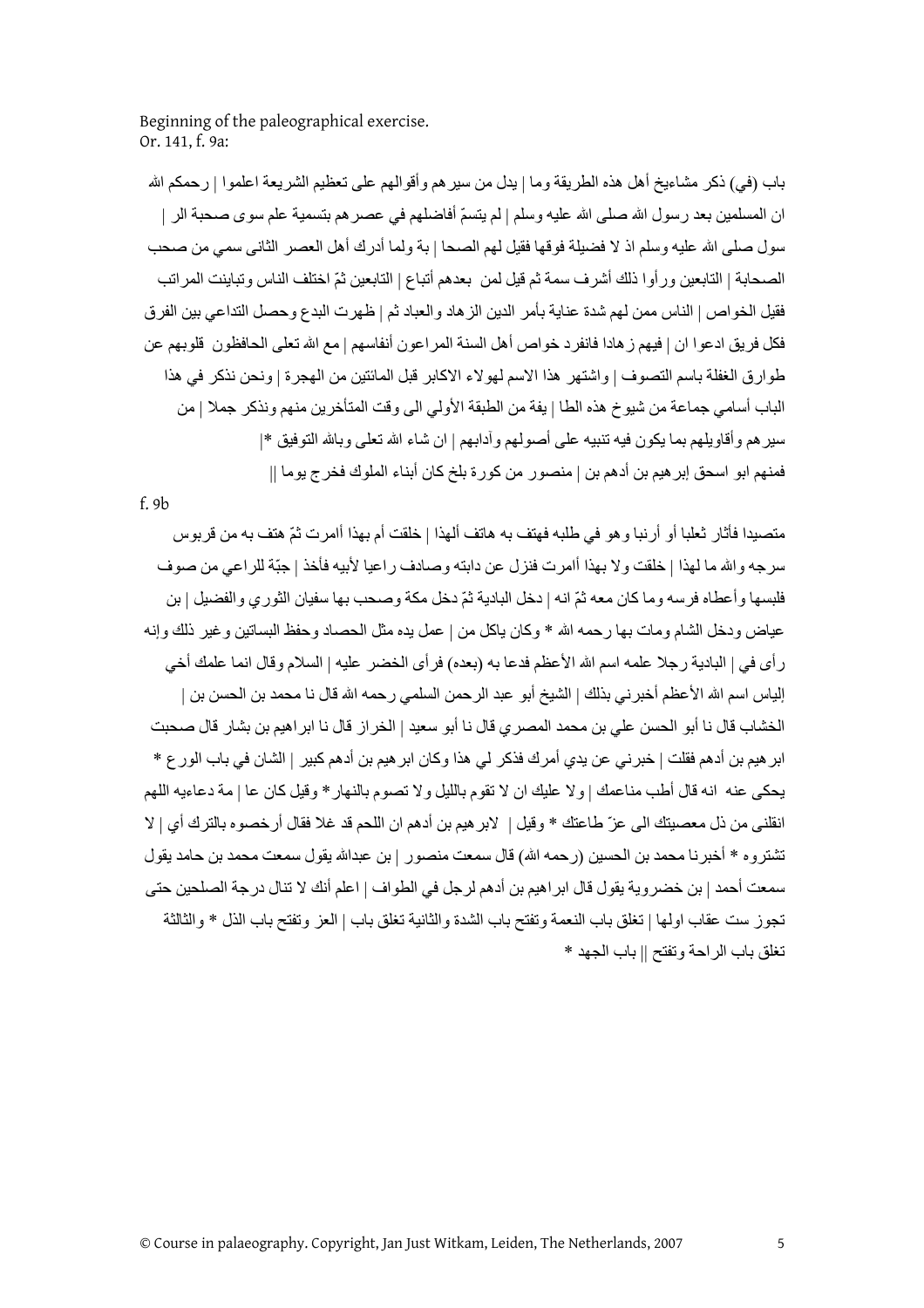9 لم ъ ا دا تذؤله انشا  $\overline{5}$ نغ قسا وأخر التابه النا كمفهرا  $\mathfrak{g}$ یم مع الذه ذاء هند و تلا 711  $\triangleright$  $\Omega$ ويلهم

*Al-Risāla al-Qushayriyya* by Abū al-Qāsim ʿAbd al-Karīm b. Hawāzin al-Qushayrī, MS Leiden, Or. 141, f. 9a.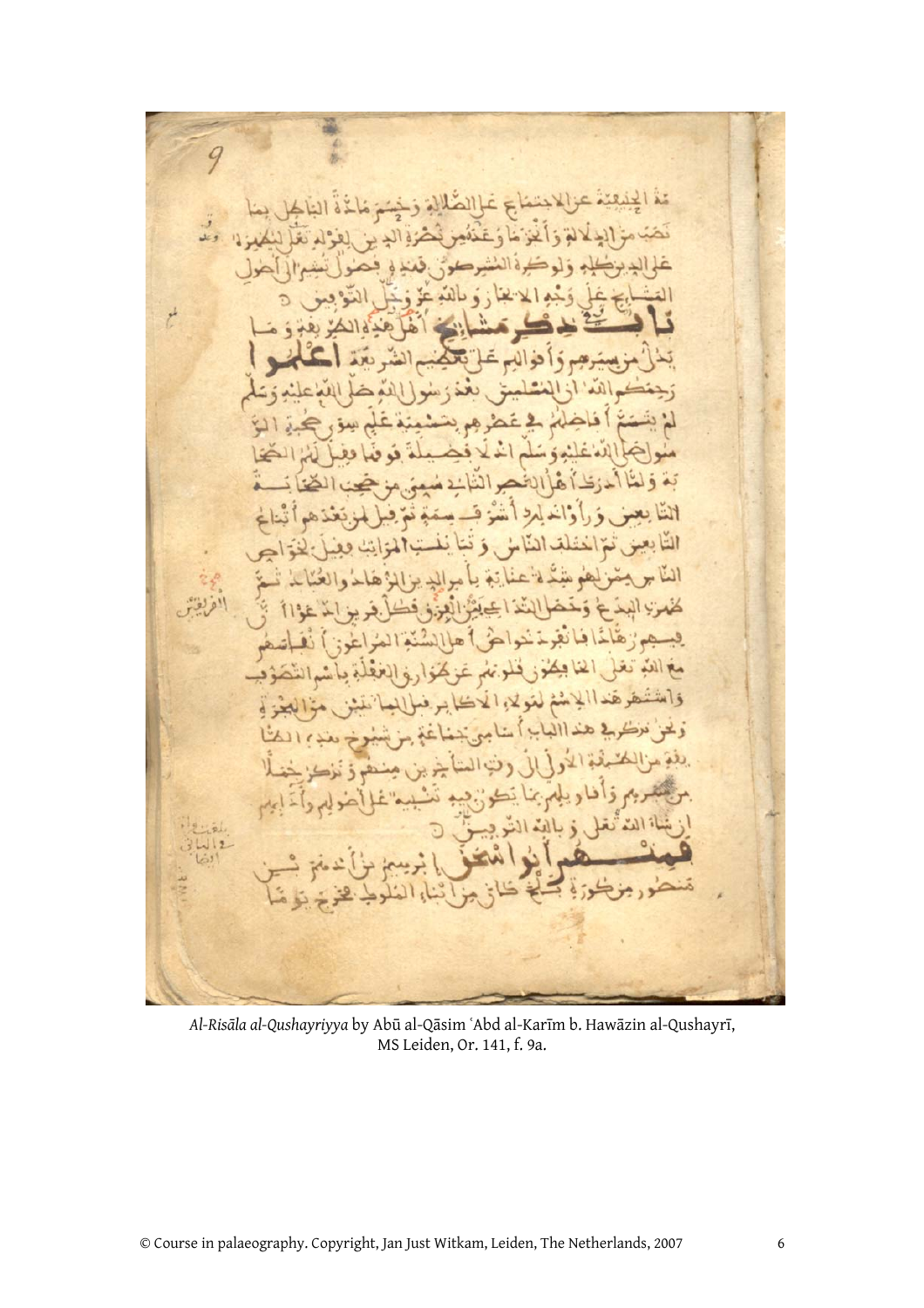$42.00$  $L)$  $10 - 3$ ش ( لننسك  $360$ ة الشالغة الذ  $211$ إرهي:  $3!$ 

*Al-Risāla al-Qushayriyya* by Abū al-Qāsim ʿAbd al-Karīm b. Hawāzin al-Qushayrī, MS Leiden, Or. 141, f. 9b.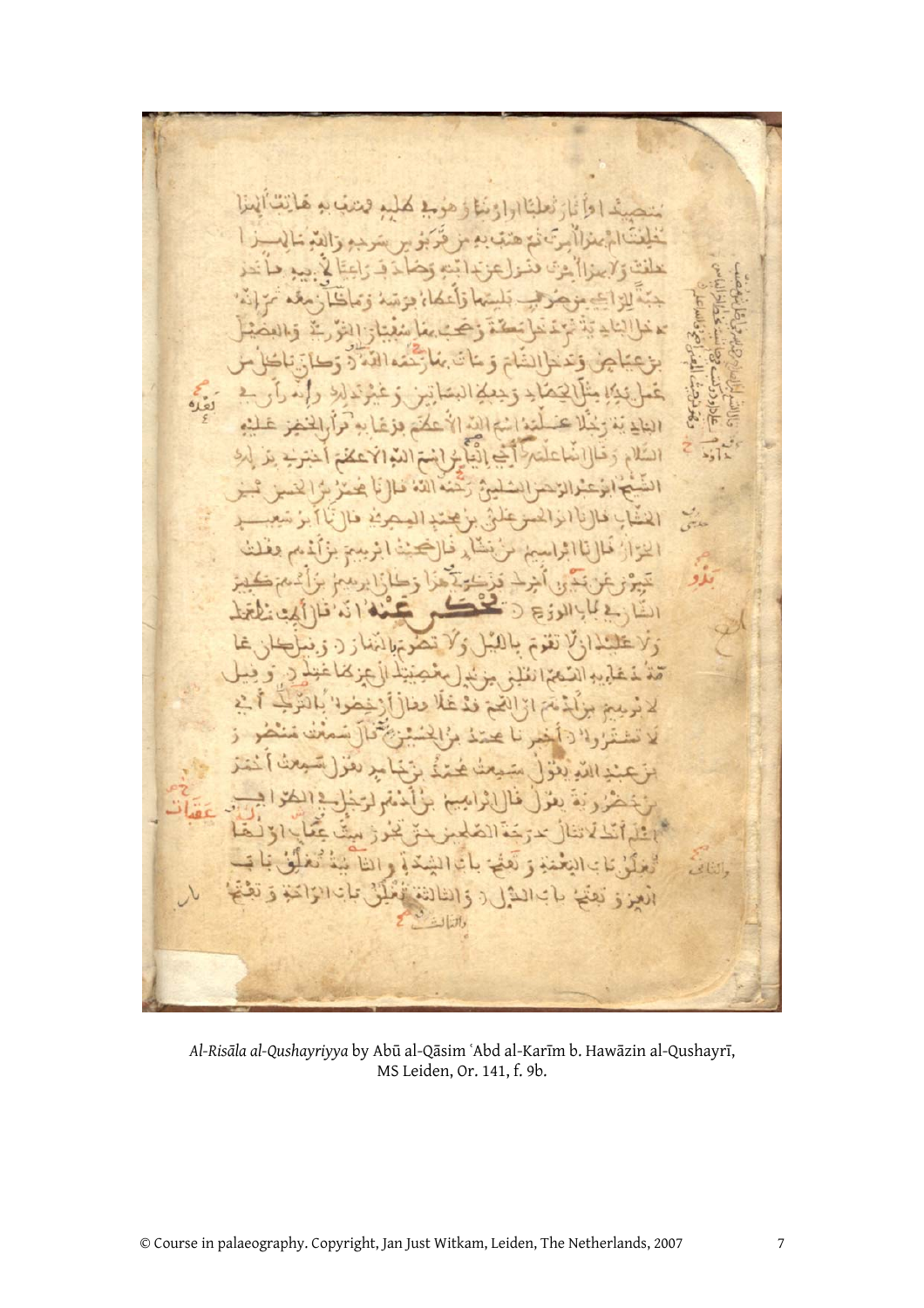四  $c_{\rm jet}$ Æ\$

*Al-Risāla al-Qushayriyya* by Abū al-Qāsim ʿAbd al-Karīm b. Hawāzin al-Qushayrī, MS Leiden, Or. 141, f. 10a.